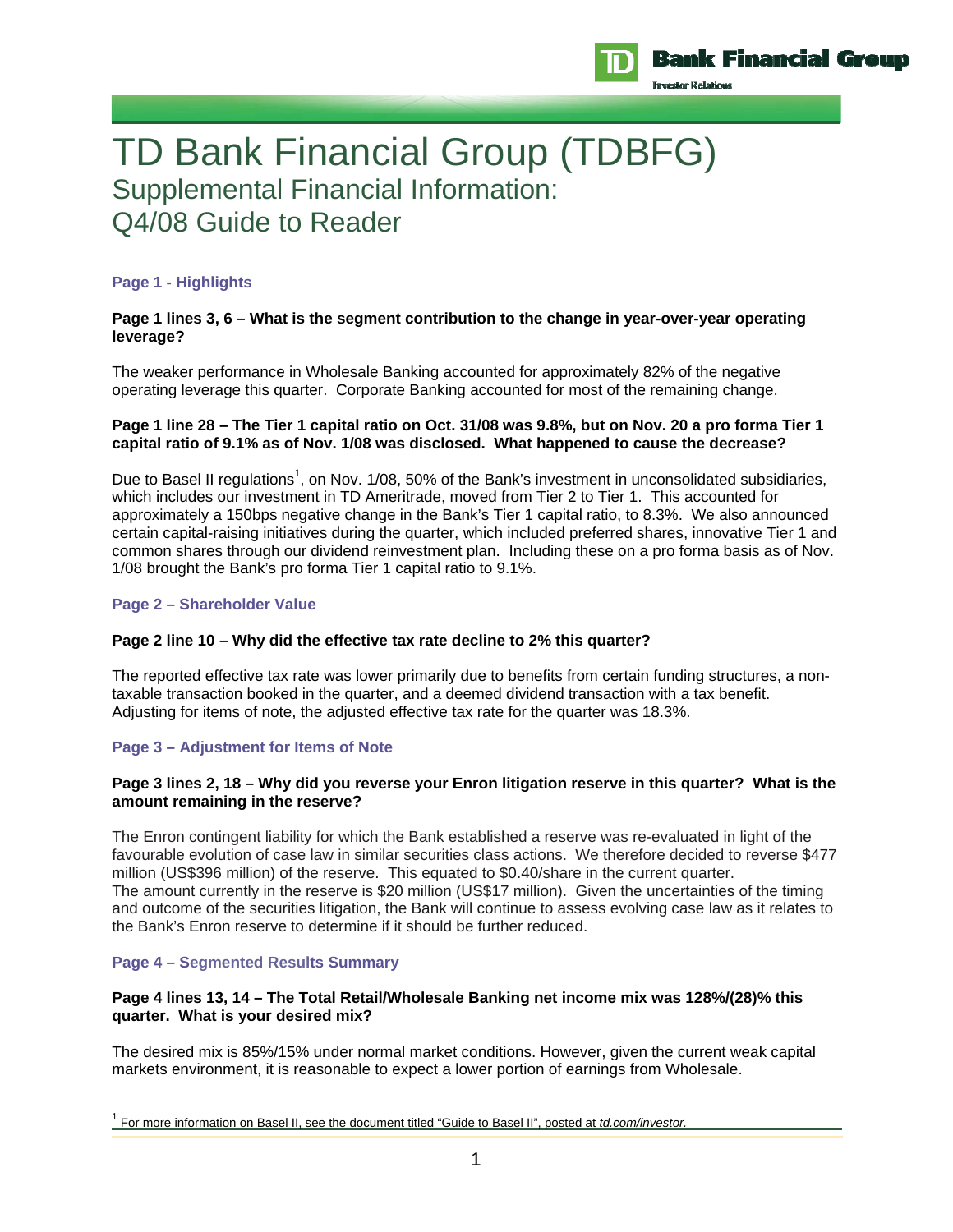

## **Page 5 - Canadian Personal and Commercial Banking**

## **Page 5 line 4 - What is driving the steady increase in provisions for credit losses each quarter in fiscal 2008?**

There was an increase in personal lending provisions, particularly in the unsecured lines of credit and indirect auto loans. This mainly reflected credit quality challenges and volume growth. There was also an increase in credit card provisions, which was mainly attributable to portfolio growth.

#### **Page 5 line 5 – Why did non-interest expenses increase 7.9% year-over-year?**

The increase in expenses from Q4/07 was impacted largely by the inclusion of the U.S. credit cards and insurance businesses, which began in Q3 of this year. Certain initiatives undertaken by the segment such as the opening of new branches and extended hours also contributed to the increase. Canadian Personal & Commercial Banking opened 30 new branches in 2008. In Q4/08, the Bank incurred a onetime charge relating to the termination of the Truncation and Electronic Cheque Presentment (TECP) initiative by the Canadian Payments Association, which also accounted for part of the year-over-year change in expenses.

### **Page 5 line 20 – Why did the margin on average earnings assets decrease 9bps from last quarter, to 2.89%?**

The 9bps decrease was driven by a lower prime/BA spread, higher liquidity premiums, and other miscellaneous factors.

### **Page 6 – Wealth Management**

## **Page 6 – lines 3, 4 – Why was operating leverage negative this quarter?**

Operating leverage was negative mainly due to revenue challenges experienced as a result of current market conditions and continued investment in the business. Expenses were up partially due to the continued investment in growing the sales force, partially offset by lower variable expenses due to weaker results. The addition of the U.S. wealth businesses, which began in Q3 of this year, also had a negative impact.

## **Page 7 – U.S. Personal and Commercial Banking**

#### **Page 7 line 4 – Is \$75 million per quarter still a reasonable run rate for provisions for credit losses in 2009?**

It is difficult to predict provision levels in this environment. However, we believe prudence dictates higher provisioning levels to further cushion the segment in a downturn. We envision provisions for credit losses could be in the US\$100 million to US\$125 million range in the coming quarters. This increase should be more than offset by a favourable C\$/US\$ exchange rate.

## **Page 7 line 20 - Why did the US P&C margin drop 11bps from the previous quarter?**

The current quarter's margin of 3.81% fell 11bps over the prior quarter primarily due to compression on deposit spreads – a reflection of an adjustment to the pricing strategy in response to competition in the mid-Atlantic region. The various margin compression challenges were partially offset by solid growth in the commercial loan book.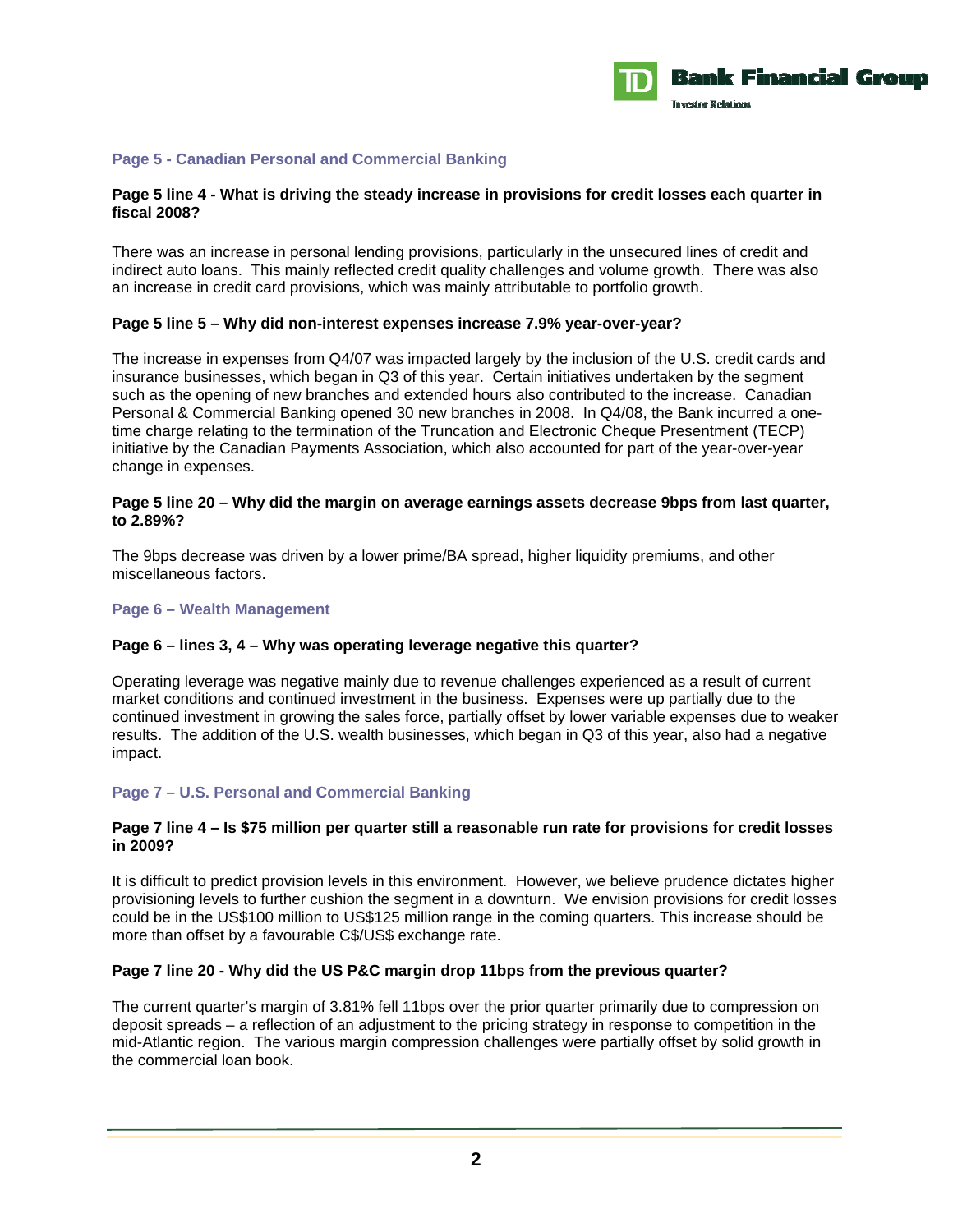

## **Page 8 – Wholesale Banking**

#### **Page 8 line 2 – Why did other income decrease to \$(578) million in Q4/08?**

The main reason for the negative income in Wholesale Banking this quarter was trading losses in the Credit Products Group. Due to severe dislocation in the credit markets, the widening in the pricing relationship between asset and credit protection markets, or "basis", negatively impacted credit tradingrelated revenues. The dramatic absence of liquidity in global credit markets in September and October produced an unprecedented widening of the basis, causing losses in Wholesale Banking in the  $4<sup>th</sup>$ quarter.

#### **Page 8 line 12 – Did any of the losses this quarter relate to structured products?**

No. We exited our structured products group in 2005. The relevant assets pertain to our Credit Products Group.

# **Page 8 line 16 – Why did risk-weighted assets increase \$12 billion from the previous year and \$8 billion from the previous quarter?**

A year-over-year comparison is not practical, as the measurement of risk-weighted assets changed on Nov. 1/07 with the implementation of Basel II. The quarter-over-quarter increase was primarily due to an increase in new asset growth in corporate lending, and the reclassification of certain assets from trading to available-for-sale. Volatile markets also caused an increase in over-the-counter derivatives and market risk.

#### **Page 9 – Corporate Segment**

## **Page 9 line 15 – Why did Corporate Segment incur a net adjusted loss of \$(153) million this quarter?**

The loss in Corporate Segment was largely due to illiquid markets, which contributed to losses on securitizations and negative carry on some of our investments. We earned a negative carry because of our decision to hold safer, yet lower yielding investments given the uncertain financial markets in September and October. This is an accounting loss, not an economic loss.

## **Page 11 – Other Income**

#### **Page 11 line 18 – Why did other income increase from \$150 million last quarter to \$355 million this quarter?**

Much of the increase in this line item was due to the mark-to-market of credit default swaps held in the Wholesale Segment. The bonds held in Credit Products Group were moved to available-for-sale, with the corresponding gains or losses to be recognized in income only when sold externally. The hedges on this portfolio, however, remained in the trading book, and as a result were required to be mark-to-market, with changes in fair value flowing through the income statement. This increase totaled \$141 million this quarter and was identified as an item of note. The change in fair value of credit default swaps hedging the corporate loan book is also included in this line. This quarter, the amount was \$96 million vs. \$34 million last quarter. This, too, was identified as an item of note.

#### **Page 12 – Non-interest expenses**

**Page 12, line 22 – Why did other expenses decrease from \$193 million last quarter to \$(249) million this quarter?**